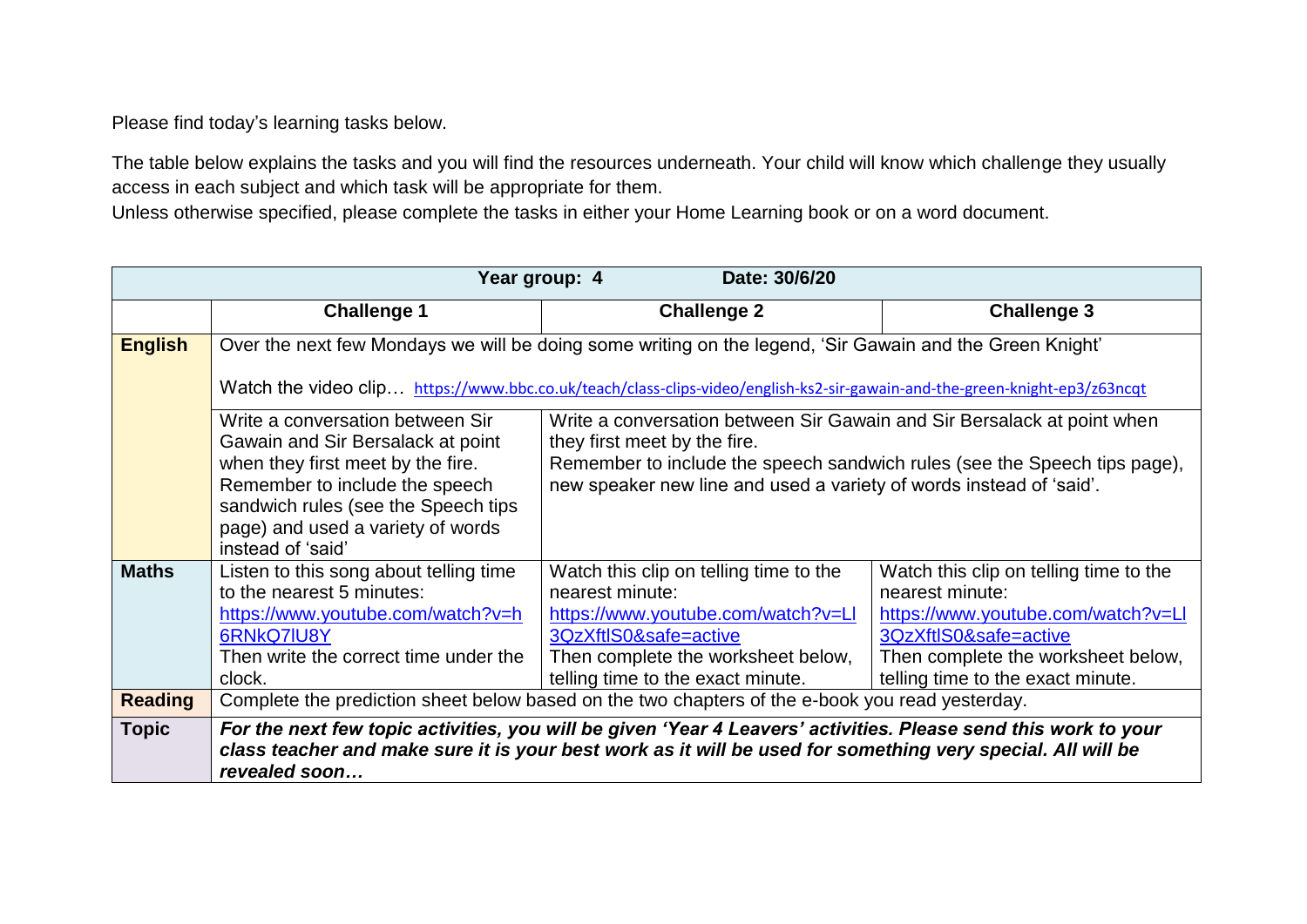| Please write a few lines about the things you will miss the most about Kingsfield. This could be more than one thing or |
|-------------------------------------------------------------------------------------------------------------------------|
| I person. Make sure you include why you will miss this thing(s) the most.                                               |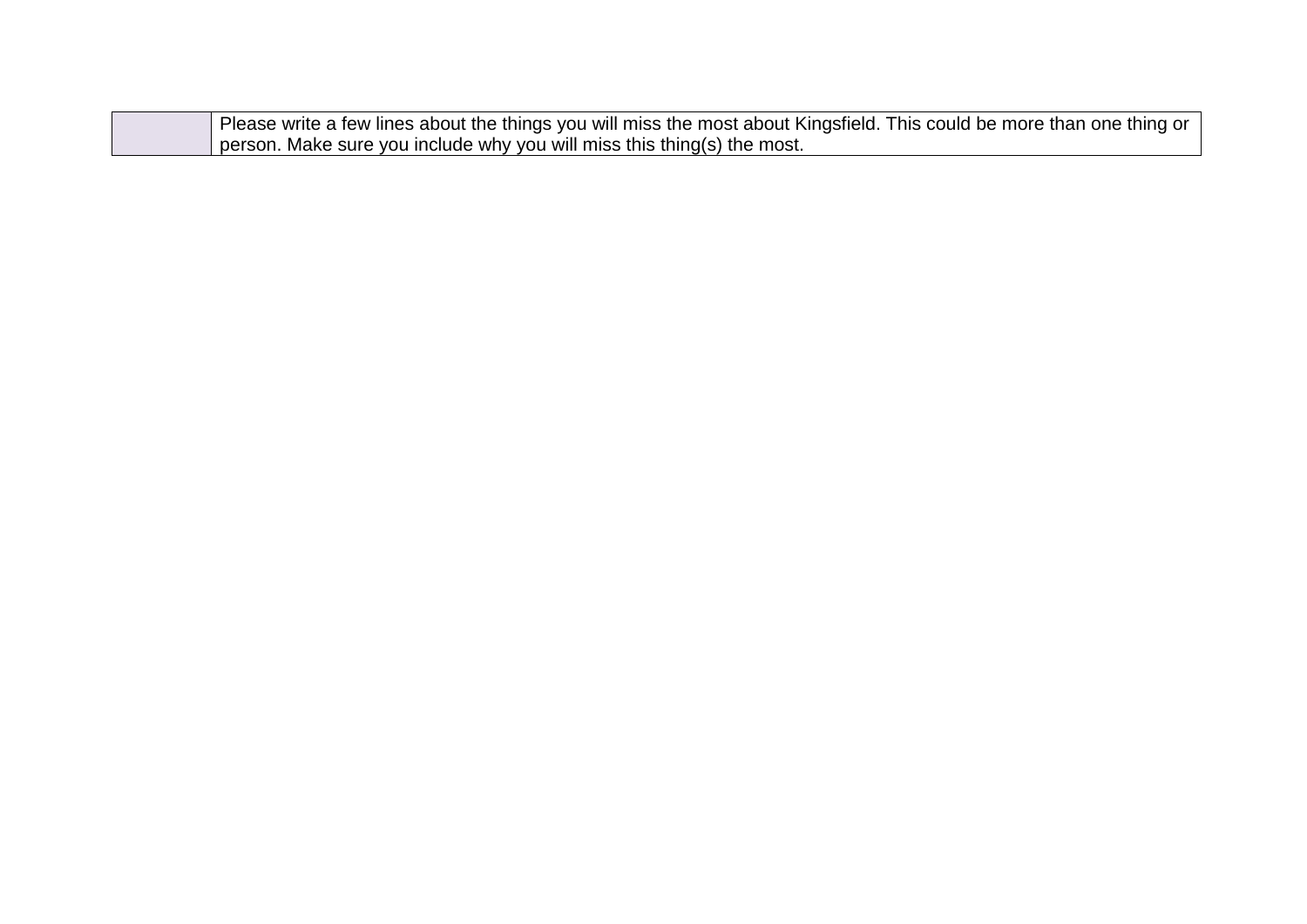English - Speech tips

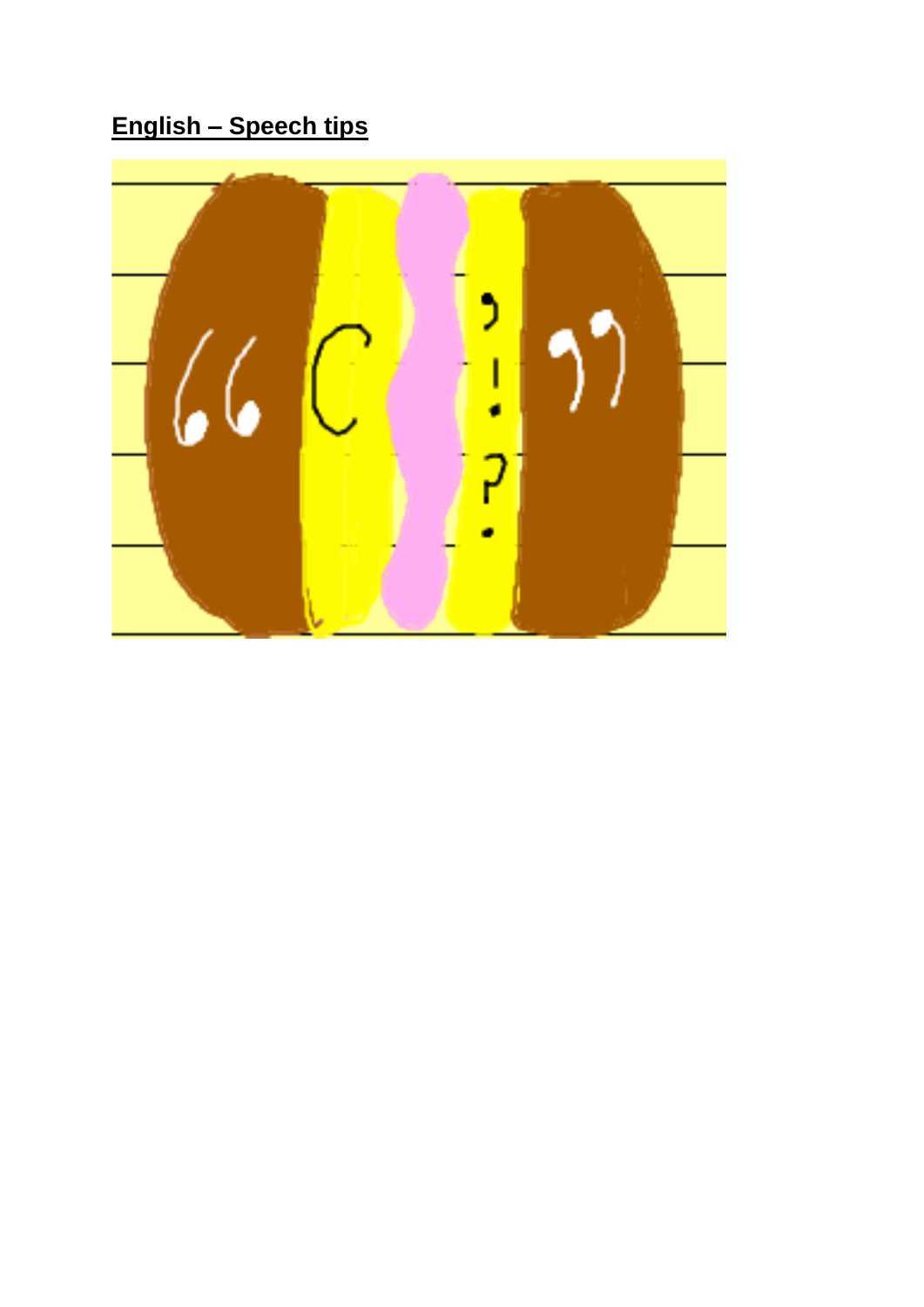## **Telling the Time to Half-Past**

Underneath each clock, write the time shown.

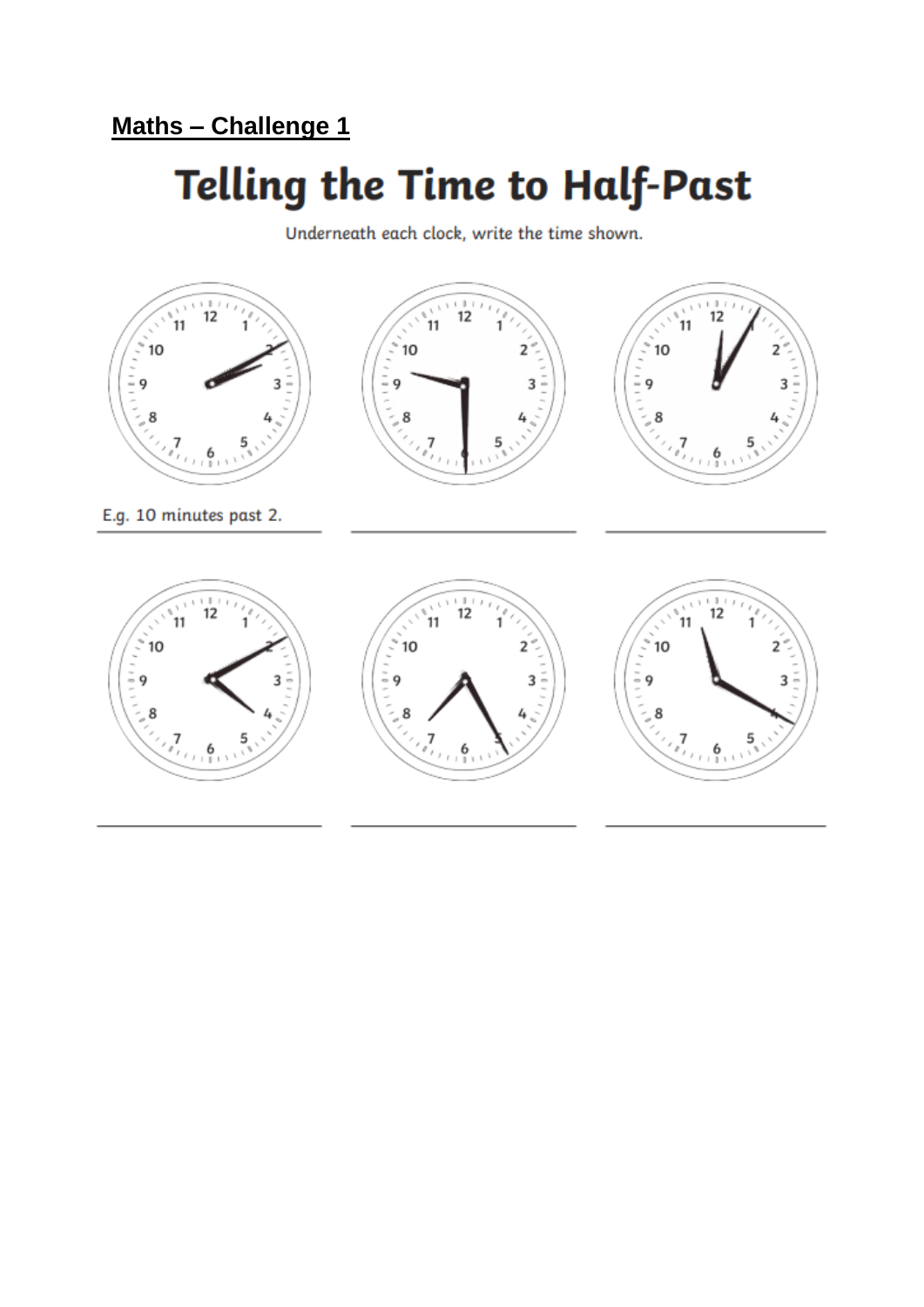# **Telling the Time Half-Past Onwards**

Underneath each clock, write the time shown.

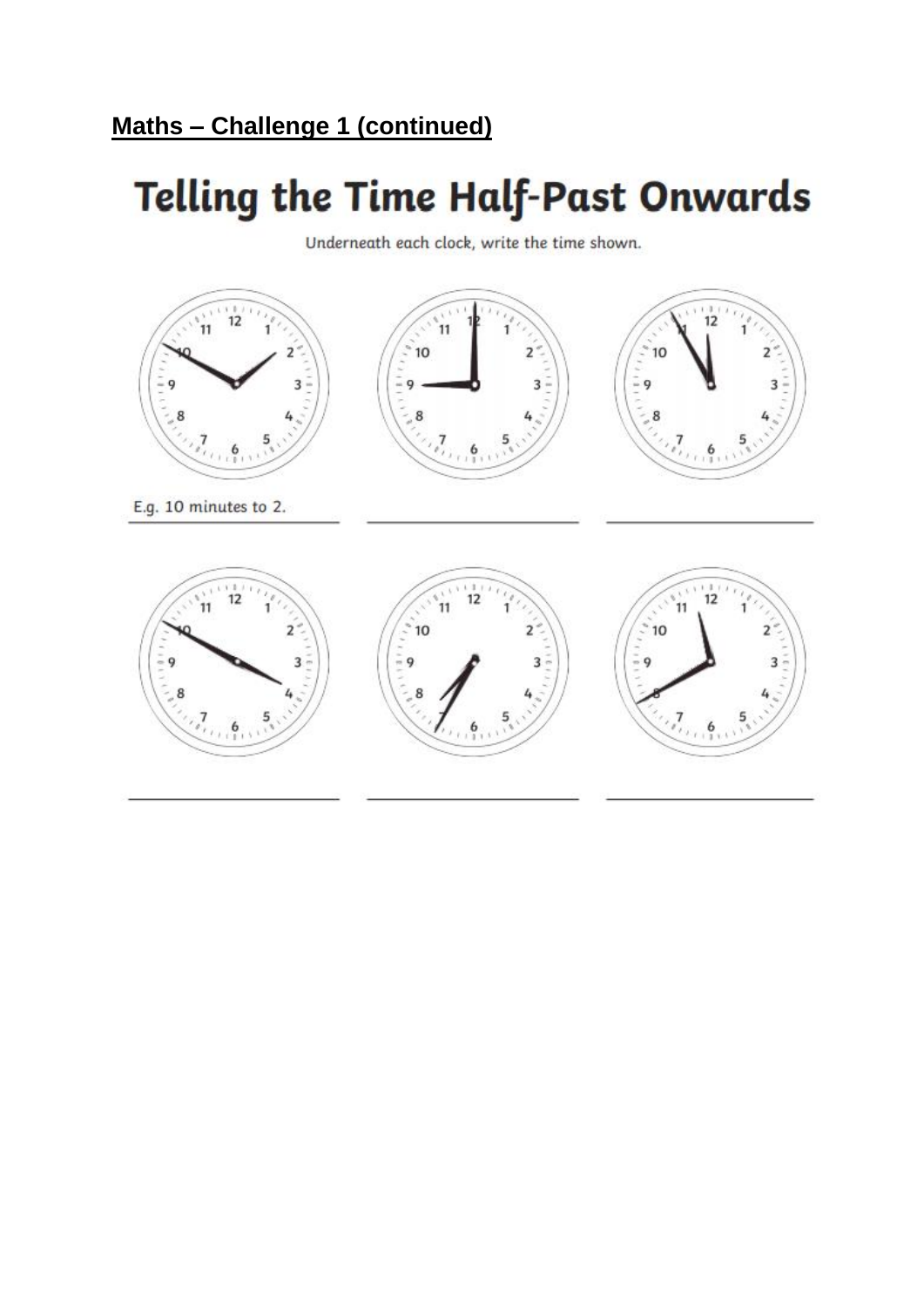### **Bullet Train Times - Minutes Past**

What times are the trains due to arrive?



Draw the hands on these clocks to show the exact time.

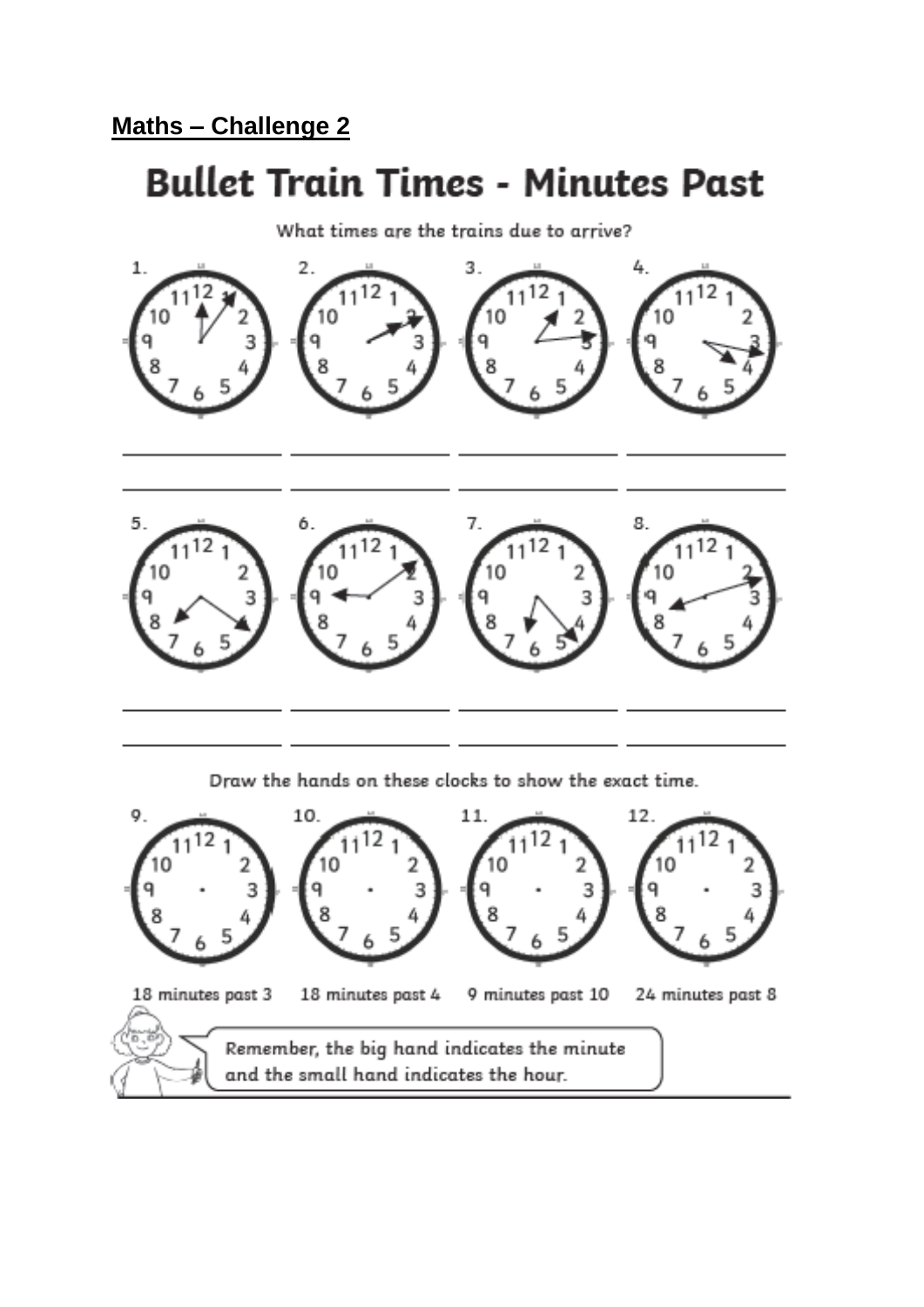## **Bullet Train Times - Minutes Past**

What times are the trains due to arrive?



Draw the hands on these clocks to show the exact time.









18 minutes past 3

- 9 minutes past 10
- 

24 minutes past 8 18 minutes past 4

9.

A train was supposed to arrive at 6 minutes past 3, but was delayed by 12 minutes. Draw on the hands to show when it will arrive.



 $10<sub>1</sub>$ 

Another train was supposed to arrive at 3 minutes past 6, but was delayed by 24 minutes. Draw on the hands to show when it will arrive.